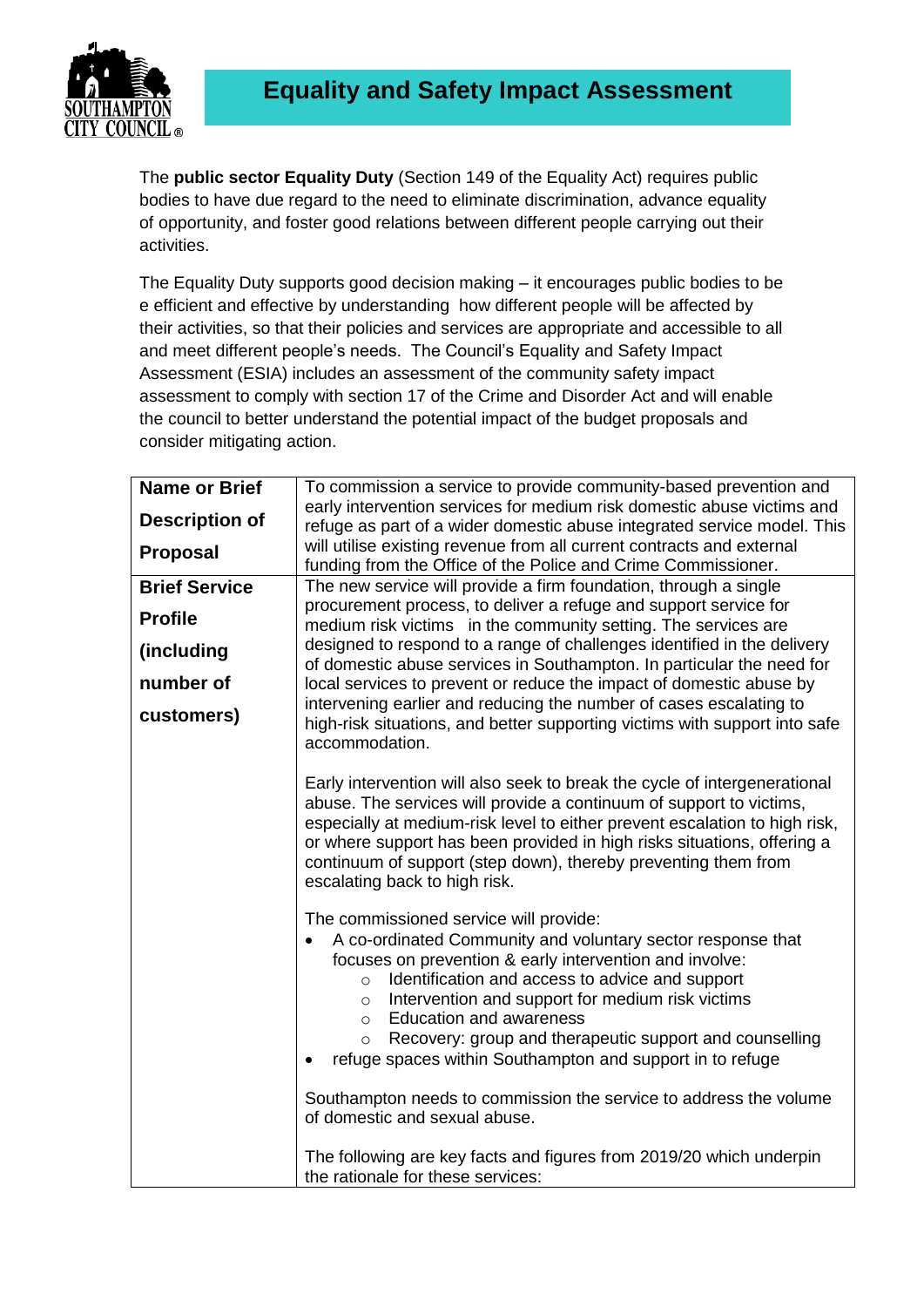|                         | Domestic violent crimes have increased by 9.7% between<br>2018/19 and 2019/20. Domestic violence accounts for an<br>increasing proportion of violent offences over time; almost a third<br>(32.3%) of violent offences in 2019/20.<br>72% of domestic flagged crimes known to be committed by<br>current or former spouse or partner.<br>Strongly patterned by deprivation; Rates are approx. 5x higher<br>in the most deprived neighbourhoods compared to the least<br>deprived. While SCC are responsible for approx. 14.5% of housing<br>in the city a much greater proportion of DV incidents (44.1%) are<br>potentially linked to SCC social housing (based on postcode<br>analysis).<br>52.2% of Southampton HRDA referrals have children and young<br>people in the household (Apr '18 to March '20)<br>58.9% of child assessments undertaken in 2018/19 had<br>domestic violence recorded as an assessment factor.<br>Southampton has the 2nd highest rate for sexual offences<br>among comparator CSPs and 10th highest in England.<br>3.4% increase in sexual offences in 2019/20<br>13.7% increase in rapes and decrease of -2.7% in other sexual<br>offences.<br>In 2019/20, 20.8% of sexual offences in Southampton were<br>nonrecent (a similar proportion to the previous year), compared to<br>23% nationally.<br>26% of rapes and 17.2% of other sexual offences in<br>Southampton were non-recent. |
|-------------------------|----------------------------------------------------------------------------------------------------------------------------------------------------------------------------------------------------------------------------------------------------------------------------------------------------------------------------------------------------------------------------------------------------------------------------------------------------------------------------------------------------------------------------------------------------------------------------------------------------------------------------------------------------------------------------------------------------------------------------------------------------------------------------------------------------------------------------------------------------------------------------------------------------------------------------------------------------------------------------------------------------------------------------------------------------------------------------------------------------------------------------------------------------------------------------------------------------------------------------------------------------------------------------------------------------------------------------------------------------------------------------------------------------------------------|
| <b>Summary of</b>       | Due to the Domestic Abuse Act 2021 being passed by Parliament there                                                                                                                                                                                                                                                                                                                                                                                                                                                                                                                                                                                                                                                                                                                                                                                                                                                                                                                                                                                                                                                                                                                                                                                                                                                                                                                                                  |
| Impact and              | will be a renewed focus and an enhanced requirement to provide<br>support services to individuals and families at low to medium levels of                                                                                                                                                                                                                                                                                                                                                                                                                                                                                                                                                                                                                                                                                                                                                                                                                                                                                                                                                                                                                                                                                                                                                                                                                                                                            |
| <b>Issues</b>           | domestic abuse. With a Victims Bill also being consulted on at present                                                                                                                                                                                                                                                                                                                                                                                                                                                                                                                                                                                                                                                                                                                                                                                                                                                                                                                                                                                                                                                                                                                                                                                                                                                                                                                                               |
|                         | this is expected to see a similar interest in sexual violence and its<br>devastating impact on victims. Due to part 4 of the Domestic Abuse Act                                                                                                                                                                                                                                                                                                                                                                                                                                                                                                                                                                                                                                                                                                                                                                                                                                                                                                                                                                                                                                                                                                                                                                                                                                                                      |
|                         | there will need to be an enhancement of support into safe                                                                                                                                                                                                                                                                                                                                                                                                                                                                                                                                                                                                                                                                                                                                                                                                                                                                                                                                                                                                                                                                                                                                                                                                                                                                                                                                                            |
| <b>Potential</b>        | accommodation.<br>Refuge resources will allow people to get support wherever they are                                                                                                                                                                                                                                                                                                                                                                                                                                                                                                                                                                                                                                                                                                                                                                                                                                                                                                                                                                                                                                                                                                                                                                                                                                                                                                                                |
| <b>Positive Impacts</b> | living. Other services will be prioritised for local residents, enabling<br>individuals from different backgrounds (gender, transgender and<br>ethnicity) to access appropriate levels of support.                                                                                                                                                                                                                                                                                                                                                                                                                                                                                                                                                                                                                                                                                                                                                                                                                                                                                                                                                                                                                                                                                                                                                                                                                   |
|                         | Individuals, children and families will be able to remain in their own<br>homes as a result of increased support to them, alongside improved                                                                                                                                                                                                                                                                                                                                                                                                                                                                                                                                                                                                                                                                                                                                                                                                                                                                                                                                                                                                                                                                                                                                                                                                                                                                         |
|                         | approaches to removing and referring perpetrators to support services.                                                                                                                                                                                                                                                                                                                                                                                                                                                                                                                                                                                                                                                                                                                                                                                                                                                                                                                                                                                                                                                                                                                                                                                                                                                                                                                                               |
|                         | Significant increase in raising awareness and education to prevent<br>domestic and sexual abuse, resulting in fewer people remaining in, or                                                                                                                                                                                                                                                                                                                                                                                                                                                                                                                                                                                                                                                                                                                                                                                                                                                                                                                                                                                                                                                                                                                                                                                                                                                                          |
|                         | accepting unhealthy relationships.                                                                                                                                                                                                                                                                                                                                                                                                                                                                                                                                                                                                                                                                                                                                                                                                                                                                                                                                                                                                                                                                                                                                                                                                                                                                                                                                                                                   |
|                         | Reduction in harm to individuals and families resulting from earlier<br>intervention and support, contributing to an individual's wellbeing as                                                                                                                                                                                                                                                                                                                                                                                                                                                                                                                                                                                                                                                                                                                                                                                                                                                                                                                                                                                                                                                                                                                                                                                                                                                                       |
|                         | well as overall improvements for Southampton residents.                                                                                                                                                                                                                                                                                                                                                                                                                                                                                                                                                                                                                                                                                                                                                                                                                                                                                                                                                                                                                                                                                                                                                                                                                                                                                                                                                              |
|                         | Prioritising support for some of our most complex cases should help<br>them stabilise more quickly, prevent further deterioration and                                                                                                                                                                                                                                                                                                                                                                                                                                                                                                                                                                                                                                                                                                                                                                                                                                                                                                                                                                                                                                                                                                                                                                                                                                                                                |
|                         | complexity and help reduce pressure on other support services.                                                                                                                                                                                                                                                                                                                                                                                                                                                                                                                                                                                                                                                                                                                                                                                                                                                                                                                                                                                                                                                                                                                                                                                                                                                                                                                                                       |
| <b>Responsible</b>      | Sandra Jerrim, Senior Commissioner, Integrated Commissioning                                                                                                                                                                                                                                                                                                                                                                                                                                                                                                                                                                                                                                                                                                                                                                                                                                                                                                                                                                                                                                                                                                                                                                                                                                                                                                                                                         |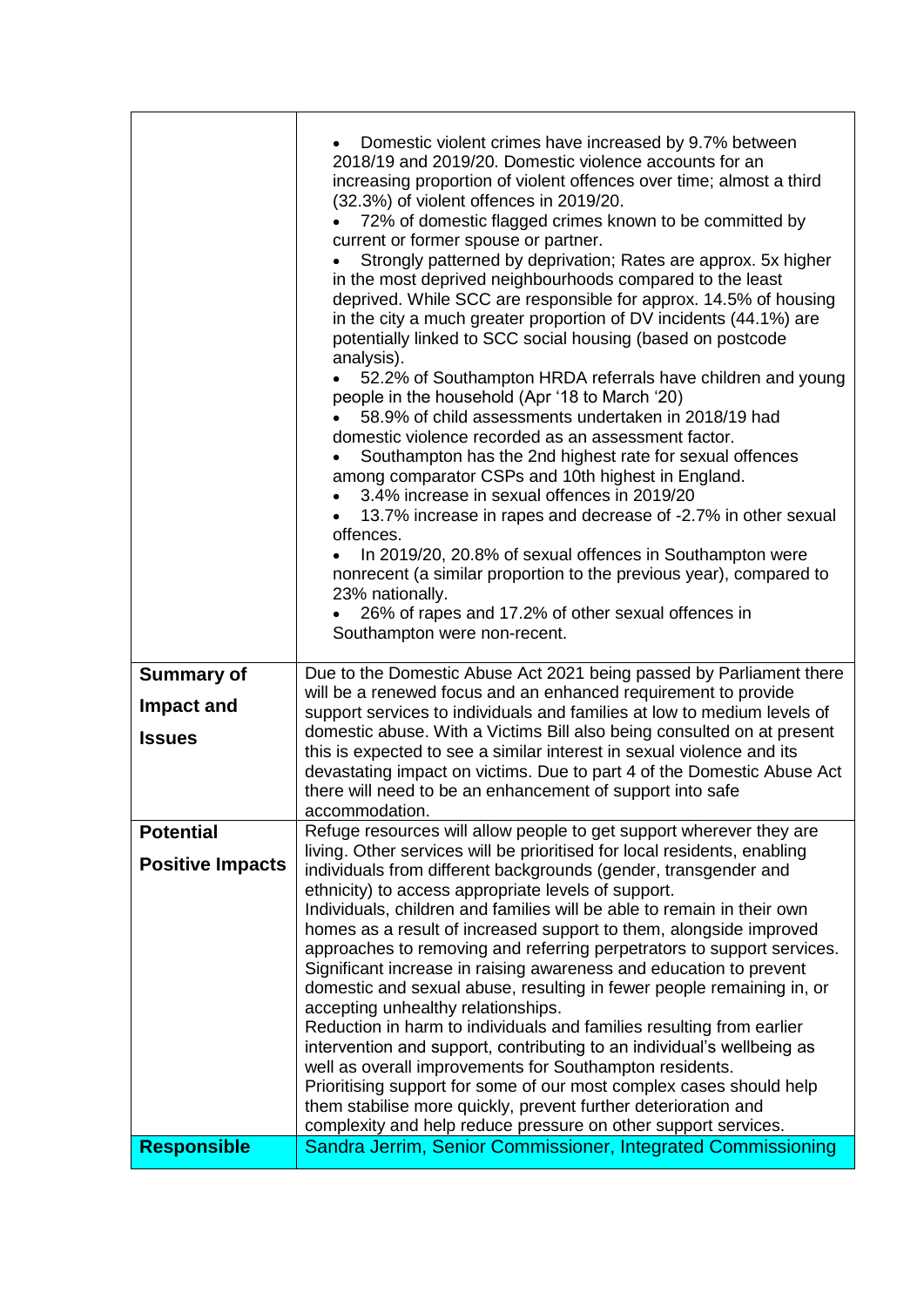| <b>Service Manager   Unit (ICU)</b> |          |
|-------------------------------------|----------|
| Date                                | 04.08.21 |

| <b>Approved by</b>    |  |
|-----------------------|--|
| <b>Senior Manager</b> |  |
| <b>Signature</b>      |  |
| <b>Date</b>           |  |

## **Potential Impact**

| <b>Impact</b>                                             | <b>Details of Impact</b>                                                                                                                                                                                          | <b>Possible Solutions &amp;</b> |
|-----------------------------------------------------------|-------------------------------------------------------------------------------------------------------------------------------------------------------------------------------------------------------------------|---------------------------------|
| <b>Assessment</b>                                         |                                                                                                                                                                                                                   | <b>Mitigating Actions</b>       |
| Age                                                       | No negative impact, increased<br>community services will benefit all<br>ages, including children and older<br>victims.                                                                                            |                                 |
| <b>Disability</b>                                         | No negative impact, increased<br>community services will be able to<br>offer increased personalised<br>support to individuals, including<br>those with disabilities.                                              |                                 |
| Gender<br>Reassignment                                    | No negative impact, increased<br>community services will be able to<br>offer increased personalised<br>support to individuals and help<br>address any local stigma and<br>barriers.                               |                                 |
| <b>Marriage and</b><br><b>Civil</b><br><b>Partnership</b> | No negative impact, increased<br>community services will be able to<br>offer increased personalised<br>support to individuals and help<br>address any local stigma and<br>barriers.                               |                                 |
| Pregnancy<br>and Maternity                                | No negative impact, increased<br>community services will be able to<br>offer increased personalised<br>support to individuals and help<br>ensure continuity of care during<br>pregnancy.                          |                                 |
| Race                                                      | No negative impact, increased<br>community services will be able to<br>offer increased personalised<br>support to individuals, located<br>within suitable community networks<br>and culturally relevant settings. |                                 |
| <b>Religion or</b><br><b>Belief</b>                       | No negative impact, increased<br>community services will be able to<br>offer increased personalised<br>support to individuals, located                                                                            |                                 |